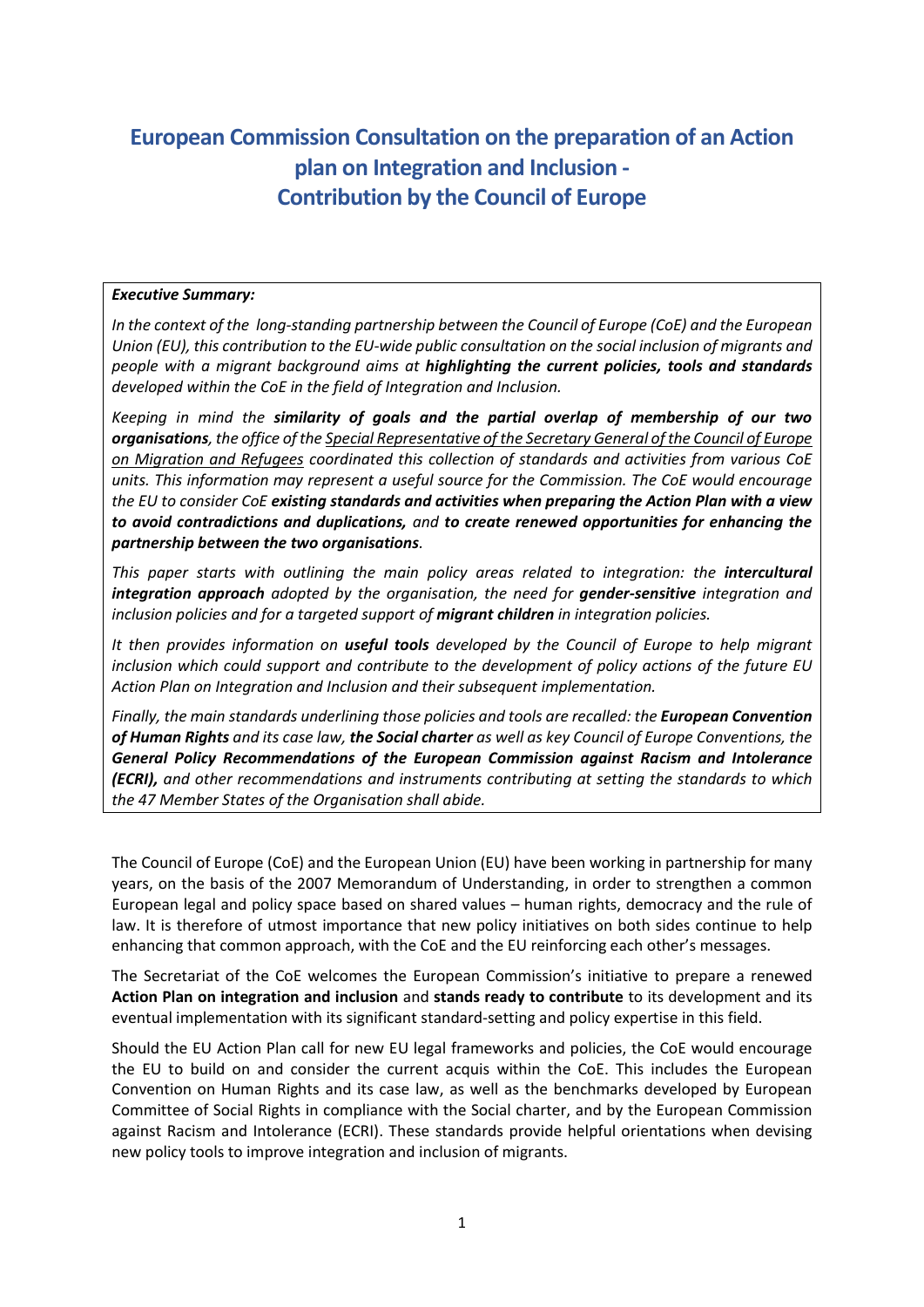The standards developed through the **case-law of the European Court of Human Rights** in respect of migrant's integration policies are mainly to be found in **the right to respect for private and family life (Article 8)** and **the prohibition of discrimination (Article 14)**. As to the former, even though the Convention does not stipulate the right of entry to a Council of Europe member state for immigrants' family members per se, **the case law has provided protection when disproportionate restrictions in the context of deportation/expulsion result in a break-up of family unity, and in cases of refusal of entry for the purposes of family reunification**. The European Court of Human Rights has developed a set of criteria when assessing such applications, some of which are linked to the degree of integration of the individual in the receiving state, in particular: the duration of the individual's stay; his/her family situation; and the difficulties that would be faced by the spouse in the country of origin, thus assessing the difficulty of the spouse's re-integration; the best interests and well-being of the children with regard to difficulties that children are likely to encounter in a country to which the applicant is likely to be expelled; and, finally, the solidity of social, cultural and family ties with the host country and the country of destination, making integration an express criterion to be applied by the courts. The right to non-discrimination in relation to migrants' integration requires that **differential treatment would not amount to discrimination among nationals depending on national and ethnic origin**. Increasingly, the legitimacy of national migration policies is scrutinised by the Court, including as regards the reception of asylum seekers (**prohibition of torture - Article 3**).

Complementary to the ECHR, the **European Social Charter** and its case-law, developed by the European Committee of Social Rights (ESCR), **increasingly contributes to promoting the social rights of migrants and refugees, and therefore helps their integration and inclusion in the societies** of the CoE State parties, which are also members of the EU. The Charter guarantees **the right of migrant workers and their families to protection and assistance (article 19)**, including the right to family reunion, which has been extensively developed by the ESCR while examining member countries' restrictions on family reunification such as pre-departure or in-country integration requirements. Article 19 also provides **working migrants** lawfully resident and national of other contracting parties, with protection from discrimination, prohibition of slavery and forced labour and right to adequate work conditions. In addition, other ESC articles ensure migrant's protection. For instance, the right to housing covers the right to shelter, which is extended to all foreigners, even when non-lawful resident, in order not to deprive them of their rights linked to life and dignity under the Charter. The ECSR also considers that that the detention of children on the basis of their immigration status or that of their parents' is contrary to the best interests of the child.

The work of the **European Commission against Racism and Intolerance (ECRI)** has revealed that persistent lack of integration leads to social fragmentation, diminishing cohesion and the development of parallel societies, which contributes to racism and racial discrimination. Two groups have proved to be particularly affected, namely on the one hand **migrants and people with migration backgrounds**, and on the other hand historic ethnic, religious and linguistic minorities. ECRI in its work therefore strives to combat such racism and intolerance, notably by the issuance of **General Policy Recommendations (GPRs), including on migrants**. The GPRs constitute ECRI's core standards and are addressed to the governments of all Council of Europe member States, including EU Member States. They provide detailed guidelines, which policymakers are invited to use when drawing up national strategies and policies in a variety of policy areas, including health care, education, housing, employment, law enforcement and sports. The GPRs are supplemented by concrete country-specific recommendations issued in ECRI monitoring reports.

The relevant conventional provisions, related case-law and soft law instruments adopted by the Council of Europe are detailed in the last part of this document.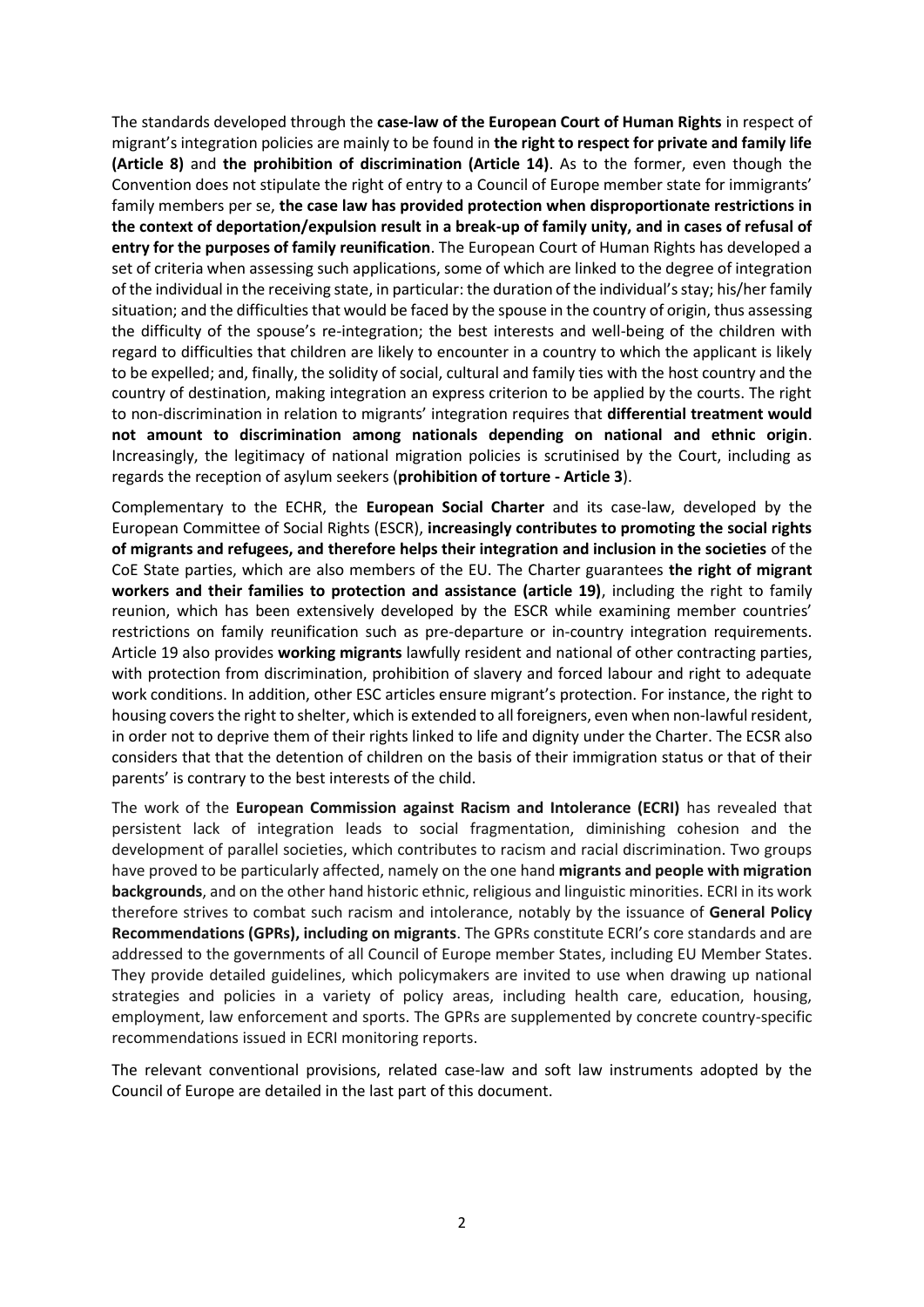## I. Council of Europe Policy on migrant integration and inclusion

## 1. An inclusive, whole-society concept of integration or "Intercultural integration"

The Council of Europe's member states have adopted in 2015 a common standard on intercultural integration, concerning in particular local-level policies. [\(Recommendation CM/Rec\(2015\)1 of the](https://wcd.coe.int/ViewDoc.jsp?id=2282331&Site=COE&BackColorInternet=C3C3C3&BackColorIntranet=EDB021&BackColorLogged=F5D383)  [Committee of Ministers to member States on intercultural integration\)](https://wcd.coe.int/ViewDoc.jsp?id=2282331&Site=COE&BackColorInternet=C3C3C3&BackColorIntranet=EDB021&BackColorLogged=F5D383). The intercultural integration approach is now applied by over 140 cities in Europe and beyond and many more cities are preparing to adopt it in the coming months.

The effectiveness of the **intercultural integration approach for community cohesion** but also for the satisfaction of citizens with local governance and with the economic opportunities, have been supported by research evidence<sup>1</sup>. There is also ample evidence to **support the "diversity advantage" linked to migration** (provided diversity is managed in a positive and competent way): diversifying the management and staff of enterprises has been proven to increase productivity and innovation; more diverse neighbourhoods are more "prosocial" (supportive of those in need of solidarity) and inclusive diverse schools deliver better education results, given the staff has sufficient intercultural competence to work with diverse pupils and parents.

The intercultural integration approach shares the "**integration as a two-way street**" ambition of the EU Common Basic Principles on integration, and proposes a **detailed and coherent policy framework to ensure not only equality and non-discrimination but also a genuine acceptance of diversity as an asset** and the capacity of institutions in all fields to foster interaction and cohesion in diverse societies.

The **Intercultural integration concept** has three pillars:

- **equality**: equal access to **social, economic and local civil rights and opportunities** for all persons legally residing on the member states' territory; of particular importance in this respect are the expeditious recognition of qualifications obtained abroad, the acquisition of local voting rights within reasonable period of residence<sup>2</sup>, as well as access to key rights and services by undocumented residents in accordance with the case law of the European Court of Human Rights and the European Social Charter.
- **diversity**: embracing diversity as an **asset for economic, cultural and social development**: ensuring diversity in public institutions' staff and decision-making bodies; designing public spaces and neighbourhoods which enable diverse residents to live and work together in a positive spirit; encouraging diversity in enterprises, including at management level; fostering intercultural competence among public and service officials in all sectors, including education, police, health etc. in order to maximise the diversity advantage and minimise conflict;
- interaction: facilitate positive interaction among diverse residents in the context of educational, **cultural, economic and political life** and ensure **genuine participation** and policy co-design involving residents of a wide range of backgrounds.

Intercultural integration is a **whole community approach** because it focuses on the development of competence and culture of diversity and inclusion within society and institutions as well as putting in place the necessary structures and policies which foster effective anti-discrimination (in an intersectional perspective, including gender, age, sexual orientation and gender identity and other characteristics) and empowerment of migrants.

<sup>&</sup>lt;sup>1</sup> [How the Intercultural integration approach leads to a better quality of life in diverse cities](http://rm.coe.int/intercultural-to-the-core-how-the-intercultural-cities-index-can-be-be/168076631b) – MPG Assessment [report](http://rm.coe.int/intercultural-to-the-core-how-the-intercultural-cities-index-can-be-be/168076631b)

<sup>&</sup>lt;sup>2</sup> In compliance with th[e Convention on the Participation of Foreigners in Public Life at Local Level.](https://www.coe.int/en/web/conventions/full-list/-/conventions/treaty/144)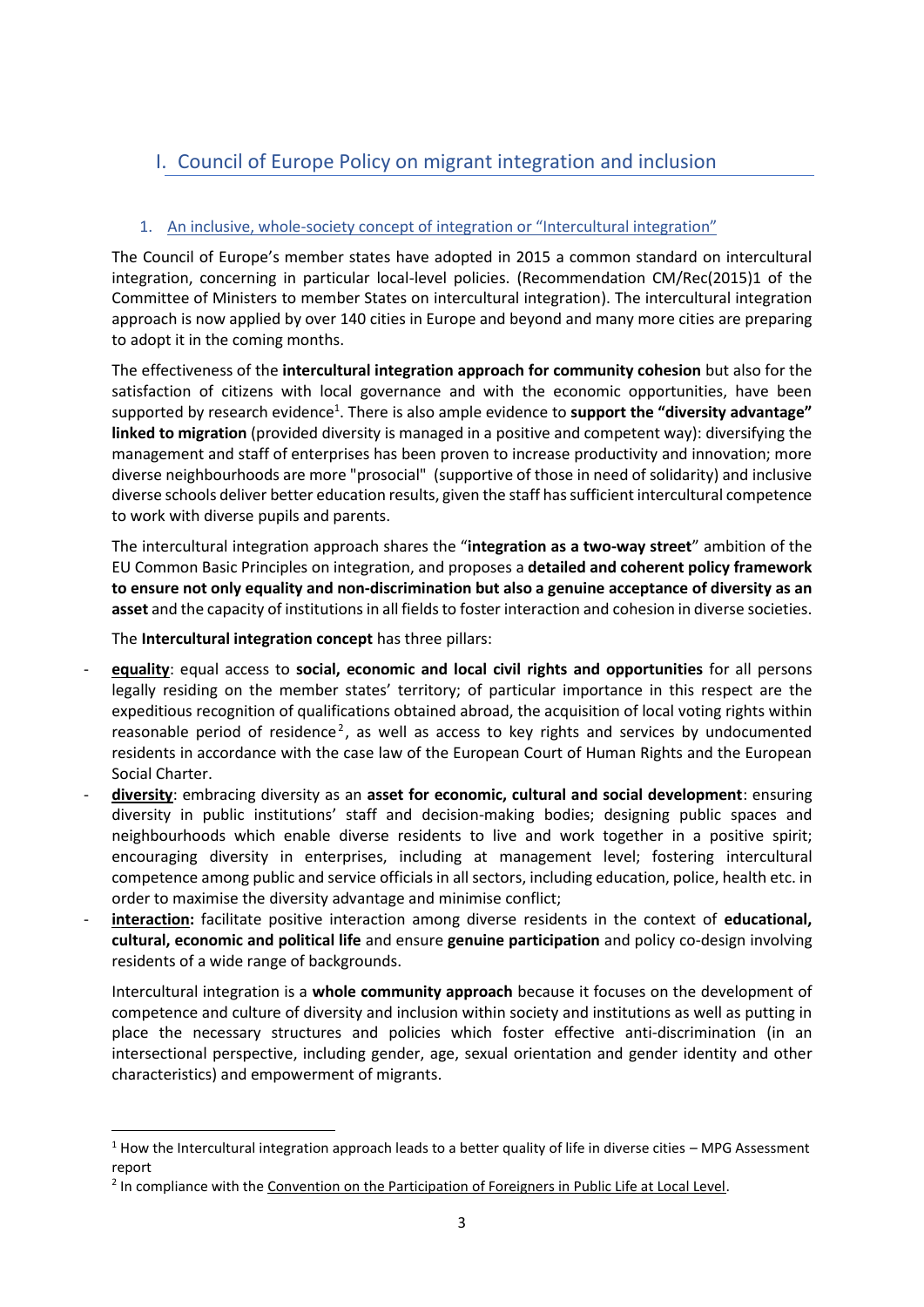The intercultural integration approach is very close in spirit to **community sponsorship** (which of course requires its own legal framework) in a sense that it empowers local communities to actively welcome and support newcomers, mobilise and share resources with them, include them in local networks and help them build meaningful relations which enable educational, economic and social inclusion, and foster community cohesion.

As of 2020, the Council of Europe is working on a **new standard for its member states**, on multi-level governance and policies for intercultural integration, in order **to extend the intercultural principles to policies at the regional and national levels**. The instrument is expected to be adopted in early 2022.

It would be therefore important to ensure that the CoE standards and the EU Action Plan share to the extent possible **the same principles and offer the same vision** of diversity as an asset and the potential of inclusive integration policies to maximise the diversity advantage and enhance the contribution of migrants to their host societies. It would also be important that any specific action of the proposed integration policies take into account, when appropriate, **the good practices developed so far, including in the CoE context (see also below the section on "tools")**.

Finally, the development and implementation of inclusive integration policies is a **long-term process** and requires long-term support which goes beyond the lifetime of most projects funded by the EU or by national budgets. **Funding** should be longer-term (at least 5 years), should focus on strategic actions which can have multiplier effect (eg. development and implementation of national, regional and local integration strategies), and flexible so as to ensure that developments and emerging new needs or solutions can be taken into account.

#### 2. Gender sensitivity throughout integration and inclusion policies

Gender equality is an important policy area and central principle in the work of the Council of Europe. Persisting gender inequalities lead to different needs and situations between women and men and require the **integration of a gender equality perspective in all areas.** Paying attention to the vulnerabilities of migrant women and ensuring that policies and services are gender sensitive is essential to ensure that **integration and inclusion policies are adapted to the needs of all migrants** and people with a migrant background.

In order to ensure that migration has a positive impact both on women and men on host societies, the following aspects need to be considered:

- Despite an increasingly large number of highly qualified migrant women arriving in Europe, **migrant women constitute the largest over-qualified and under-employed group in Europe**.
- Women of ethnic minorities, migrant and refugee women in Europe face particular challenges, including in relation to **violence, access to justice, precariousness and related risks of poverty and social exclusion**.
- **Barriers to the active labour market participation** of migrant women include lack of independent legal status, barriers to the recognition of their skills, diploma and professional qualifications, lack of women-specific employment policies and constraints related to care and household work.
- The **social and economic integration** of migrant, refugee and asylum-seeking women and girls requires access to health, housing, education and violence protection services, to language and digital skill courses and other integration programmes adapted to their needs and situation. Some groups of migrant women may require **specialised services** in this respect.
- Migrant refugee and asylum-seeking women and girlsface **double discrimination**: they are sometimes restricted **within their own communities** by cultural codes, customs, religion or tradition and by different stereotypes and institutional barriers **in host countries**. Similarly, racism and stereotypes play a role in relation to the sexual violence, exploitation and objectification of migrant, refugee and asylum-seeking women.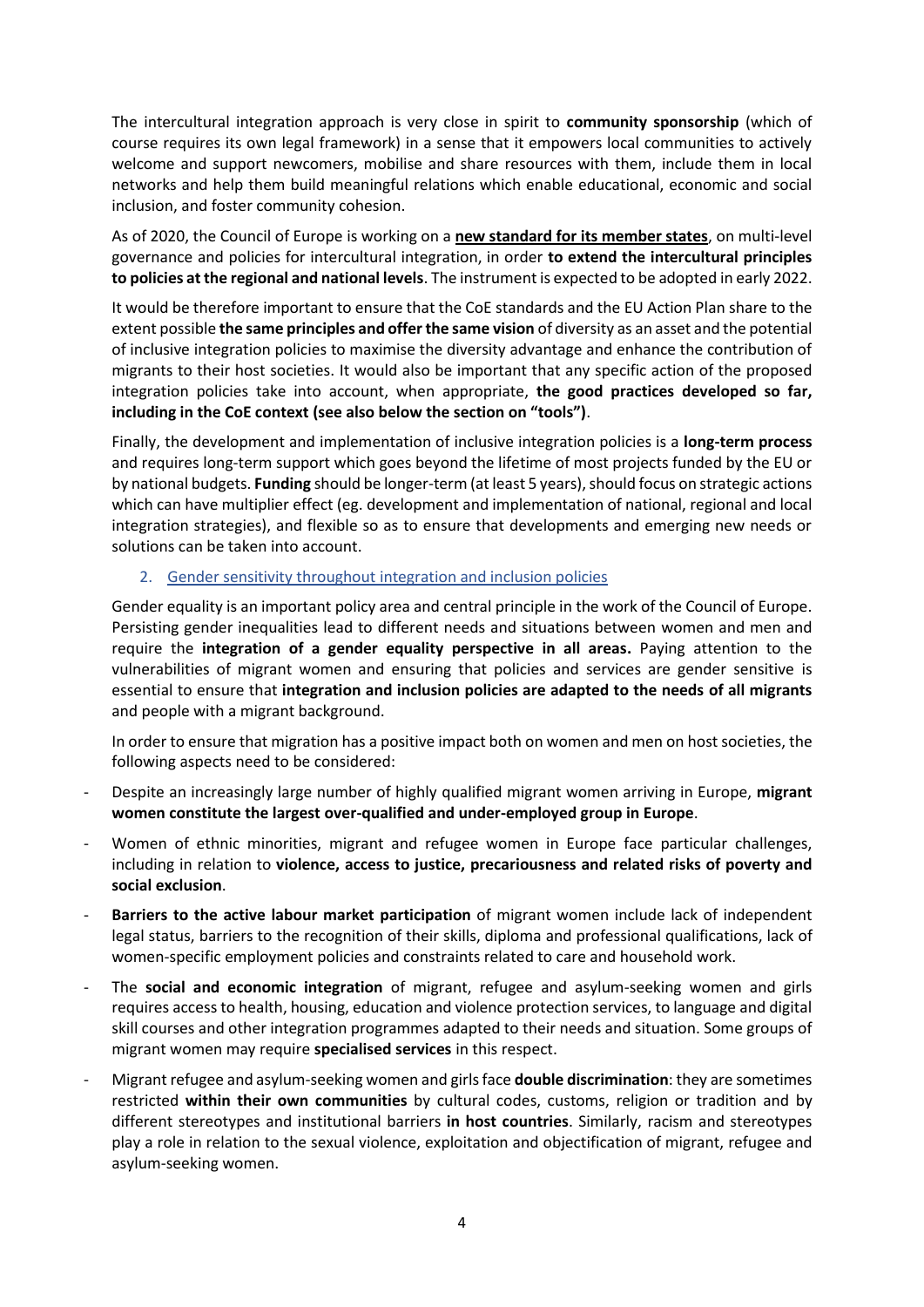To ensure the full and meaningful participation in economic and civic life of women from different ethnic minority groups it is important to acknowledge cultural differences, while never justifying discrimination against them. It is therefore important to pay special attention to **measures aimed at dismantling gender stereotypes**, including those supposedly based on culture, tradition and religion, and to support and actively engage with (migrant) women's organisations on those topics.

Building on the [Council of Europe Gender Equality Strategy 2018-2023](https://rm.coe.int/prems-093618-gbr-gender-equality-strategy-2023-web-a5/16808b47e1) , the Council of Europe is currently **updating its [Recommendation Rec\(79\)10](https://rm.coe.int/native/0900001680506f32) concerning women migrants** on the basis of an analysis of needs and gaps that need to be addressed and in accordance with the principles outlined above.

### 3. Targeting integration and inclusion of children of migrants and of immigrant background

Children are one of the specific groups of migrants that **need targeted support**. Ensuring the integration of refugee and migrant children remains an ongoing challenge and a long-term commitment for the CoE. Action in this area is guided by the **[Council of Europe Strategy for the Rights](https://rm.coe.int/CoERMPublicCommonSearchServices/DisplayDCTMContent?documentId=090000168066cff8)  [of the Child \(2016-2021\)](https://rm.coe.int/CoERMPublicCommonSearchServices/DisplayDCTMContent?documentId=090000168066cff8)**, whose implementation is overseen by th[e Steering Committee for the Rights](https://www.coe.int/en/web/children/cdenf)  [of the Child \(CDENF\)](https://www.coe.int/en/web/children/cdenf) as of January 2020. In particular, the Strategy for the Rights of the Child recalls that children on the move and otherwise affected by migration are **one of the most vulnerable groups in Europe today**, as they face limited access to justice, education, social and health services. While unaccompanied children face a particularly precarious situation, migrant children at large even when accompanied by parents often suffer persistent violations of their human rights. Some of the main challenges for the successful integration and inclusion of migrants and, in particular of migrant children, include limited access to quality health and social services and social protection, education systems which are not sufficiently inclusive, negative portrayal of migrants in the media, difficulties in getting access to public services, complexities related to the legal status of family members and long asylum processes and difficulties of obtaining a legal status.

The Council of Europe Commissioner for Human Rights issued an [opinion](https://www.coe.int/en/web/commissioner/blog/-/asset_publisher/xZ32OPEoxOkq/content/inclusive-education-vital-for-social-cohesion-in-diverse-societies?) in 2015 calling on states to ensure that **education policies are inclusive** of the needs of migrants and people with a migrant background.

The [Council of Europe Action Plan on Protecting Refugee and Migrant Children in Europe \(2017-2019\),](https://edoc.coe.int/en/module/ec_addformat/download?cle=1e9b64527e41c7360750af533155aebd&k=e057f3703f2c0303b13dd673e6ec84cf) coordinated by the Special Representative on Migration and Refugees, focused notably on ensuring access to rights and child-friendly procedures, providing effective protection and **enhancing the integration of children who would remain in Europe**. Under the Action Plan, many actions focusing on inclusion and integration of children were implemented (see below the section on "tools").

Therefore, in order to ensure inclusion and integration of children on the move, **the EU could focus its action on** (i) supporting actions on the ground through EU funds; (ii) providing technical support and capacity building to national authorities and other key integration actors; and (iii) encouraging the sharing of knowledge across EU countries and key integration actors, in the following priority areas of work:

- Education, including early childhood education and care;
- Vocational training, lifelong learning and skills development;
- Recognition of qualifications and validation of skills of migrants;
- Promoting participation through youth, culture and sport;
- Fighting discrimination and prejudices; and
- Reducing education and spatial segregation.

## II. Effective CoE tools for migrant integration and inclusion

As concluded in the issue paper by the Special Representative of the Secretary General on migration and refugees of the Council of Europe on Human rights aspects of immigrant and refugee integration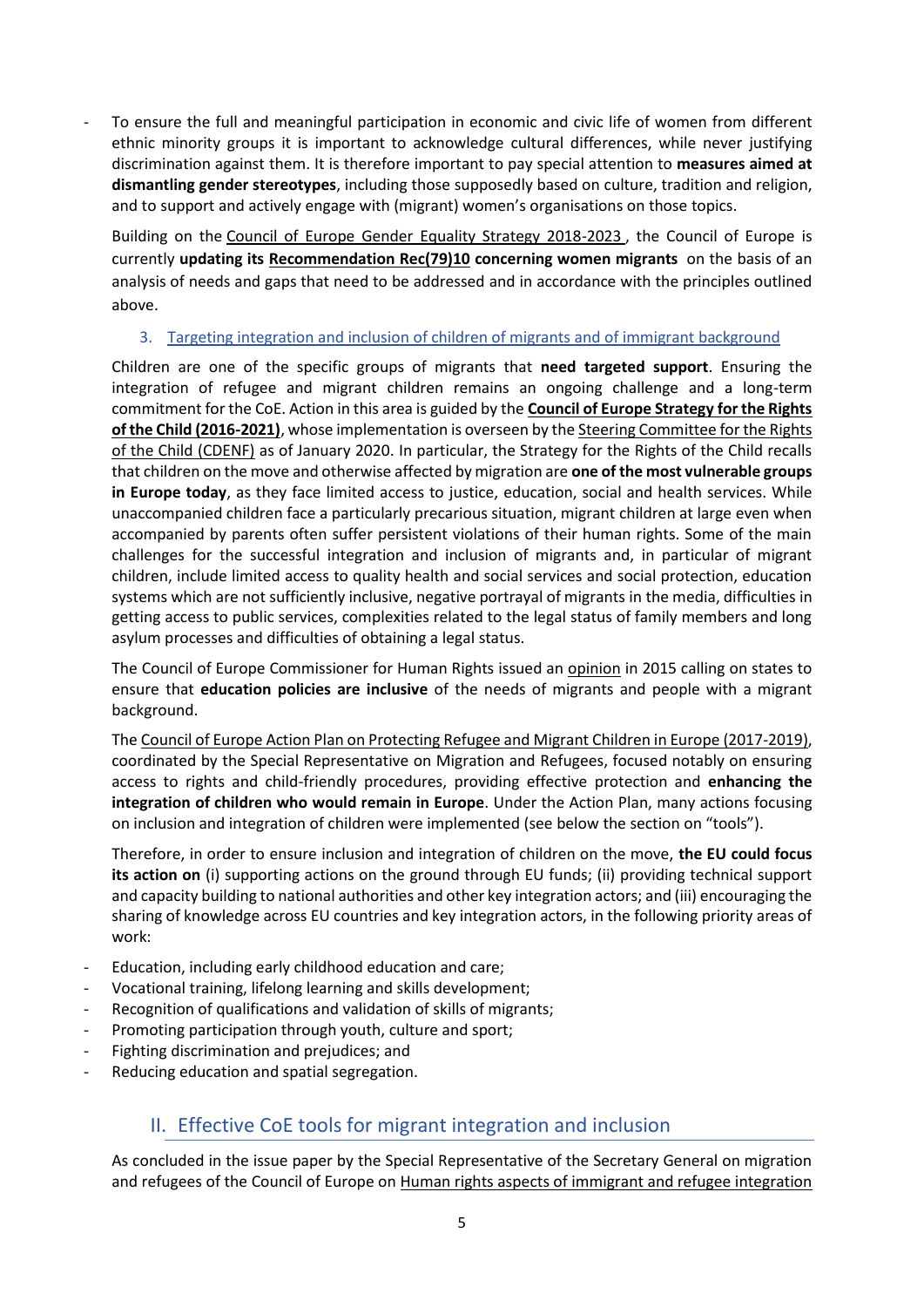[policies,](https://rm.coe.int/168093de2c) policies promoting **voluntary integration** are preferable to obligatory integration policies because the latter may restrict immigrants' and refugees' human rights, increase the insecurity of residence for applicants and their families and present some discriminatory effects. It was recommended that member states invest in voluntary and long-term integration policies aimed at **overcoming legal and practical barriers to labour market insertion** and securing adequate entitlements to **health care services and housing** for a dignified quality of living by immigrants and beneficiaries of international protection.

On this basis, the Council of Europe has developed some **effective tools** for migrant inclusion which could be harnessed, in partnership with the EU, to support the implementation of the future Action Plan on Integration and Inclusion.

### 1. The [Intercultural cities programme](http://www.coe.int/interculturalcities) and the Intercultural regions network

Those programmes offer capacity-building, policy development and peer learning to local and regional authorities across Europe and beyond (already more than 140 cities and 10 regions have joined), based on the principles of the above-mentioned CM Rec (2015)1 on intercultural integration. In the future, the programme will be extended to national authorities. The advantage of the programme is that it is based on a solid normative basis (international standards and research), deals with integration/inclusion policies in a comprehensive way, covering all policy areas such as education, economic development, public services, safety, urban planning etc., and is based on policy initiatives with a proven impact. To facilitate the design, implementation and evaluation of intercultural integration policies, the programme has piloted, impact-assessed and mainstreamed a range of methodologies, and is providing various other capacity-building tools such as policy briefs, training modules and a large good practice database.

## 2. The Parliamentary Network on Diaspora Policies<sup>3</sup>

The development of a plural identity and of cultural links with the country of origin builds the basis for successful integration of migrants. The challenge to preserve links with the country of origin is especially felt by the youth of second and third generation migrants. **Diaspora networks and associations**, supported by the authorities, have an important role to play in this regard.

The Parliamentary Network on Diaspora Policies has been a timely project implemented by the Parliamentary Assembly of the Council of Europe to enable representatives from different countries to come together and exchange ideas and examples of best practices of diaspora's engagement in society. It has brought together more than 200 members, of which 110 were MPs (members of national parliaments and/or PACE members) from 25 countries and 61 representatives of diaspora associations from 26 countries The network has mainly focused its work on exchanges and cooperation with members of parliaments, diaspora associations, and state institutions from the countries of origin and host countries of migrants, with the aim of building inclusive societies through the introduction and implementation of national diaspora policies.

## 3. The Linguistic Integration of Adult Migrants tool

Language proficiency is an increasingly important component of the integration policies, adding to the "civic" dimension (ways of life and values) of integration. The framing of these policies (tests, programmes, agreements, courses or contracts), shouldn't be used as an excuse to limit or restrict family reunification and permanent settlement in the receiving country, and thus pose human rights challenges, but should help the linguistic integration of migrants. In this spirit, CoE is developing the LIAM tool.

[The Linguistic Integration of Adult Migrants \(LIAM\)](https://www.coe.int/en/web/language-policy/adult-migrants) project seeks to facilitate the integration of migrants in civil society and to promote social cohesion, in keeping with the Council of Europe's core values. It draws on the tools, instruments and other resources developed by the Council of Europe

<sup>3</sup> https://pace.coe.int/en/pages/network-diaspora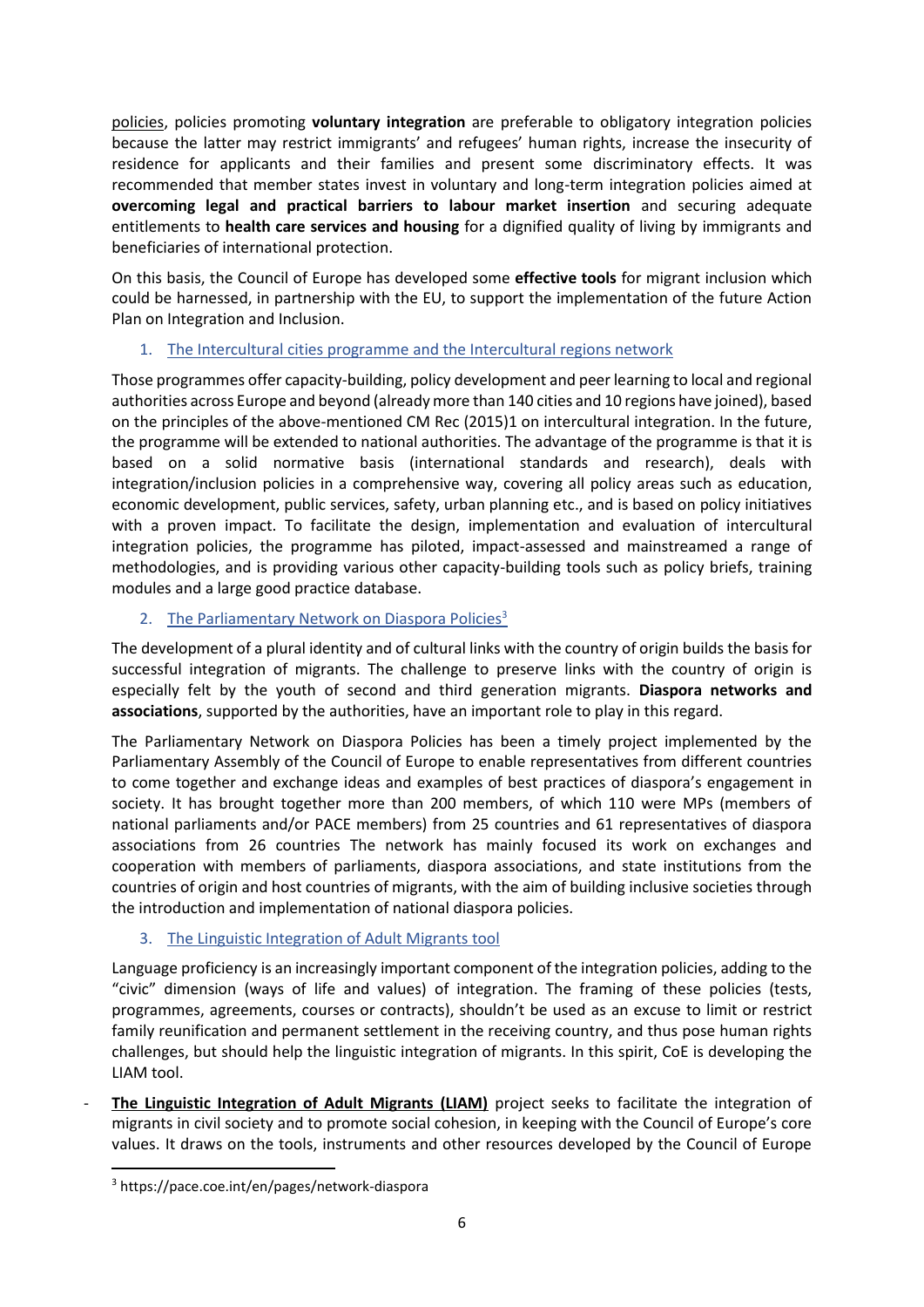over several decades in the field of learning/teaching languages, most recently the CEFR Companion volume which broadens the scope of language education and reflects academic and societal developments since the publication of the Common European Framework of Reference for Languages (CEFR) and updates the 2001 version. Under the LIAM project, supports have been developed for policy makers, providers of language courses, and those in charge of testing migrants' language competences. The resources developed by the LIAM project focus on language policy and its development, language learning programmes for adult migrants, and the assessment of learning outcomes. They are intended to help member states to meet the specific needs of adult migrants. Bearing in mind that integration is a two-way process, they are also designed to serve the Council of Europe's wider goals: social cohesion and full participation in the democratic process.

- The first draft of the **LASLLIAM (Literacy and Second Language Learning for the Linguistic Integration of Adult Migrants)** reference guide has been produced and will be validated by educators specialised on literacy teaching to adult migrants. LASLLIAM's general purpose is to present a reference guide for stakeholders involved in education provision for non-literate and low literate adult migrants. It aims to support language educators, curriculum designers and language policy makers in their endeavour to design, implement, evaluate and improve curricula tailored to the specific needs of the target learners.
- Based on earlier co-operation related to LIAM it is foreseen to develop a **guide for teaching refugee children** in the language of the receiving country. A group of experts is to prepare a feasibility study and a proposal for such guidelines.

### 4. [The European Qualifications Passport for Refugees](http://www.coe.int/eqpr)

Enabling refugees to make use of the qualifications they already have, whether for work or for further study, is important in reducing the pain of the refugee experience. Refugees are given the opportunity to use and develop their competences, which is of advantage to their host countries and will be of great importance to rebuilding their home countries if and when they are able to return home. Based on the Article VII of the Convention on the Recognition of Qualifications concerning Higher Education in the European Region (Lisbon Recognition Convention, ETS  $165$ <sup>4</sup>, which provides for the recognition of qualifications of refugees, internally displaced persons and persons in a refugee-like situation, the European Qualifications Passport for Refugees (EQPR) is a **specially developed format and assessment scheme for refugees**, even for those who cannot fully document their qualifications. The document provides an assessment of the higher education qualifications, based on available documentation and a structured interview (face-to-face or online interview). It also presents information on the applicant's work experience and language proficiency. The document provides reliable information for integration and progression towards employment and admission to further studies. The standard format of the EQPR allows its **portability and its use across borders** in the case its holder moves from one country to another and, thus may remove the need for subsequent host countries to carry out a new assessment, which will result in saving time and efforts for both refugees and host countries but also in saving financial resources necessary in such assessments<sup>5</sup>.

#### 5. Promoting child-friendly approaches in the area of migration

In order to protect the rights of children on the move and promote their integration, the Council of Europe has been **guiding member states in taking a co-ordinated child rights-based approach** to tackle this challenge.

<sup>4</sup> <https://www.coe.int/en/web/conventions/full-list/-/conventions/treaty/165>

<sup>&</sup>lt;sup>5</sup> Partners include the ministries of education of Greece, Italy and Norway, ministry of Interior of France, Governments of Flanders (Belgium), Georgia and Monaco, qualification recognition centres in Armenia, Bosnia and Herzegovina, Canada, France, Germany, Greece, Italy, the Netherlands, Norway, Romania and the UK, the Conference of University Rectors of Italy and UNHCR.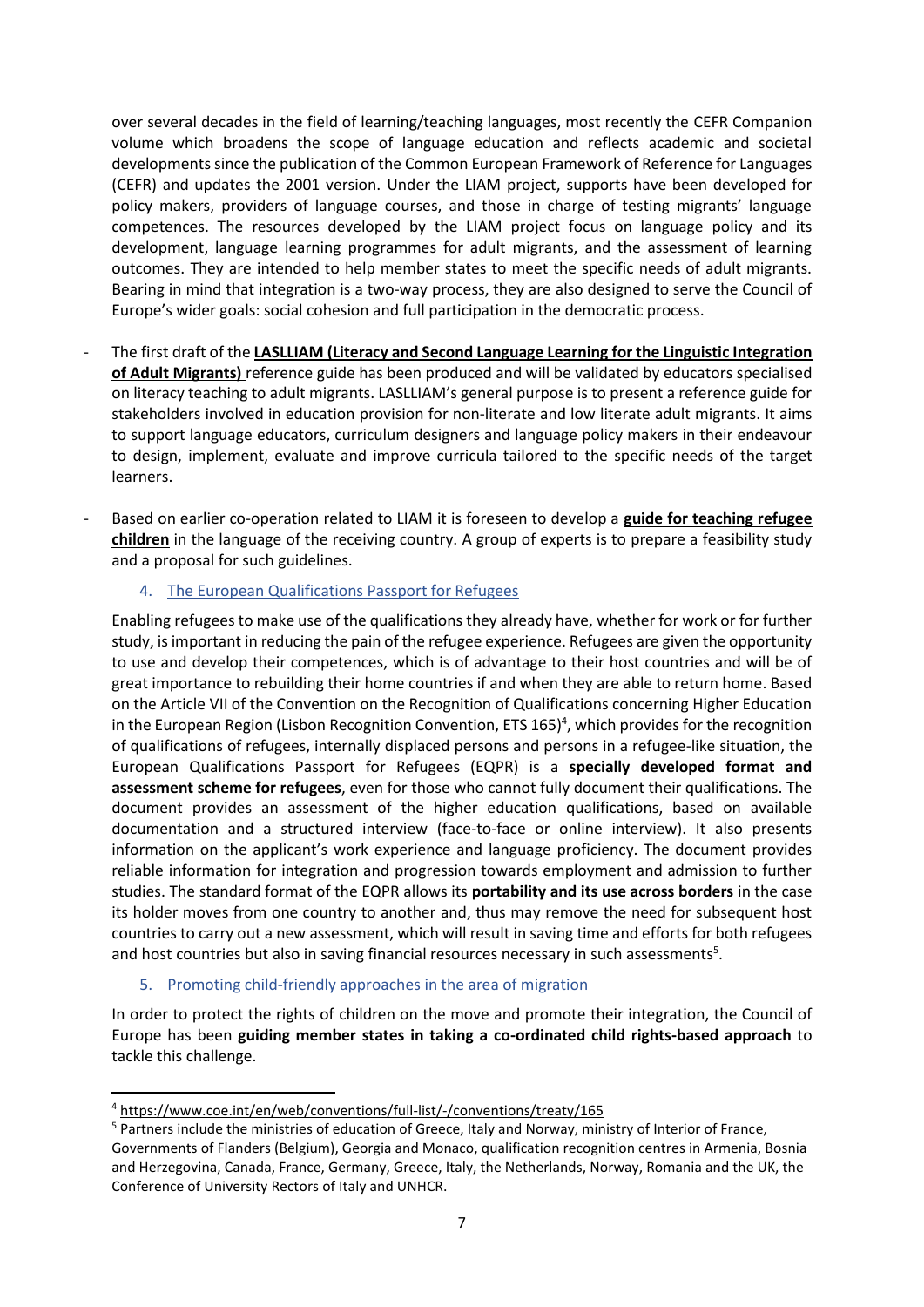First, the Council of Europe adopted common standards through the **[Recommendation](https://search.coe.int/cm/Pages/result_details.aspx?ObjectID=09000016805afd49)  [CM/Rec\(2008\)4 of the Committee of Ministers on strengthening the integration of children of](https://search.coe.int/cm/Pages/result_details.aspx?ObjectID=09000016805afd49)  [migrants and of immigrant background](https://search.coe.int/cm/Pages/result_details.aspx?ObjectID=09000016805afd49)**, which sets the basic principles to be followed in order to improve the integration and inclusion of children in migration. It also includes specific measures to be taken by states to address the impact of discrimination on the integration of children. Some of these measures include:

- Facilitating and enhancing the **language** development of children, to acquire the required proficiency in the language of instructions;
- Proper recruitment and **training of professionals** working with migrant children, to recognise their needs;
- Promotion of an atmosphere of **hospitality**, tolerance and respect for diversity through education policies;
- Ensuring that migrant children are fully integrated into the national **educational** system as quickly as possible and identifying and addressing the learning needs of each child;
- Supporting and strengthening the **parental** role of migrant parents and parents of immigrant background; and
- Facilitating transition from school to the labour market.

A compilation on **[Promoting child-friendly approaches in the area of migration](https://edoc.coe.int/en/refugees/8047-promoting-child-friendly-approaches-in-the-area-of-migration-standards-guidance-and-current-practices.html) – Standards, guidance [and current practices](https://edoc.coe.int/en/refugees/8047-promoting-child-friendly-approaches-in-the-area-of-migration-standards-guidance-and-current-practices.html)** was prepared to bring together international and European standards on childfriendly practices in the context of migration, with real-life illustrations of the kinds of initiatives, programmes and procedures that serve to implement these standards. Its purpose is to share existing knowledge on how migration-related processes can integrate a child-friendly approach and to give guidance for states and civil society on how best to incorporate child-friendly practices in the migration process. It addresses a wide range of issues, including the standards that must be applied to the child's registration and age determination, the child's treatment in the migration decisionmaking process and measures that promote their rights to protection, family care and education.

The Council of Europe has undertaken child participation consultation processes involving migrant children when developing tools for professionals on **how to provide child friendly information**, or in standard setting activities. A concrete example is the report "**[We are children, hear us out! Children](https://rm.coe.int/we-are-children-hear-us-out-children-speak-out-about-age-assessment-re/16809486f3)**  [speak out about age assessment](https://rm.coe.int/we-are-children-hear-us-out-children-speak-out-about-age-assessment-re/16809486f3)<sup>"</sup> which reflects the views of unaccompanied children who had experienced age assessment in the context of migration and asylum procedures in four countries.

In the area of **age assessment** for children in migration, a guide for policy makers on "**[Age assessment](https://rm.coe.int/ageassessmentchildrenmigration/168099529f)  [for children in migration: a human rights-based approach](https://rm.coe.int/ageassessmentchildrenmigration/168099529f)**" was also published. The Steering Committee for the Rights of the Child (CDENF), which acts as a pan European platform for regular exchanges of knowledge, good practices and experiences, also continues its work on the **preparation of standards on human rights-based age assessment procedures for children in migration** aimed at policy makers and professionals, their finalisation is being impacted by the context of the online negotiations.

Several handbooks on the rights and protection of children on the move have been also prepared by the Council of Europe, in particular a **[handbook for practitioners](https://www.coe.int/en/web/children/projects)** on access to rights, child-friendly information and procedures for children in migration with a view to reinforcing children's access to rights across the Council of Europe.

#### 6. Integration of young people

- **[Recommendation CM/Rec\(2019\)4 of the Committee of Ministers to member States on supporting](https://rm.coe.int/recommendation-cm-2019-4-supporting-young-refugees-transition-adulthoo/168098e814)  young refugees [in transition to adulthood](https://rm.coe.int/recommendation-cm-2019-4-supporting-young-refugees-transition-adulthoo/168098e814)** addresses social exclusion and violation of human rights of young refugees reaching the age limit of 18 years old when they are no longer protected by of the United Nations Convention on the Rights of the Child. The recommendation proposes a list of measures to be taken by the member states to provide additional support to young refugees in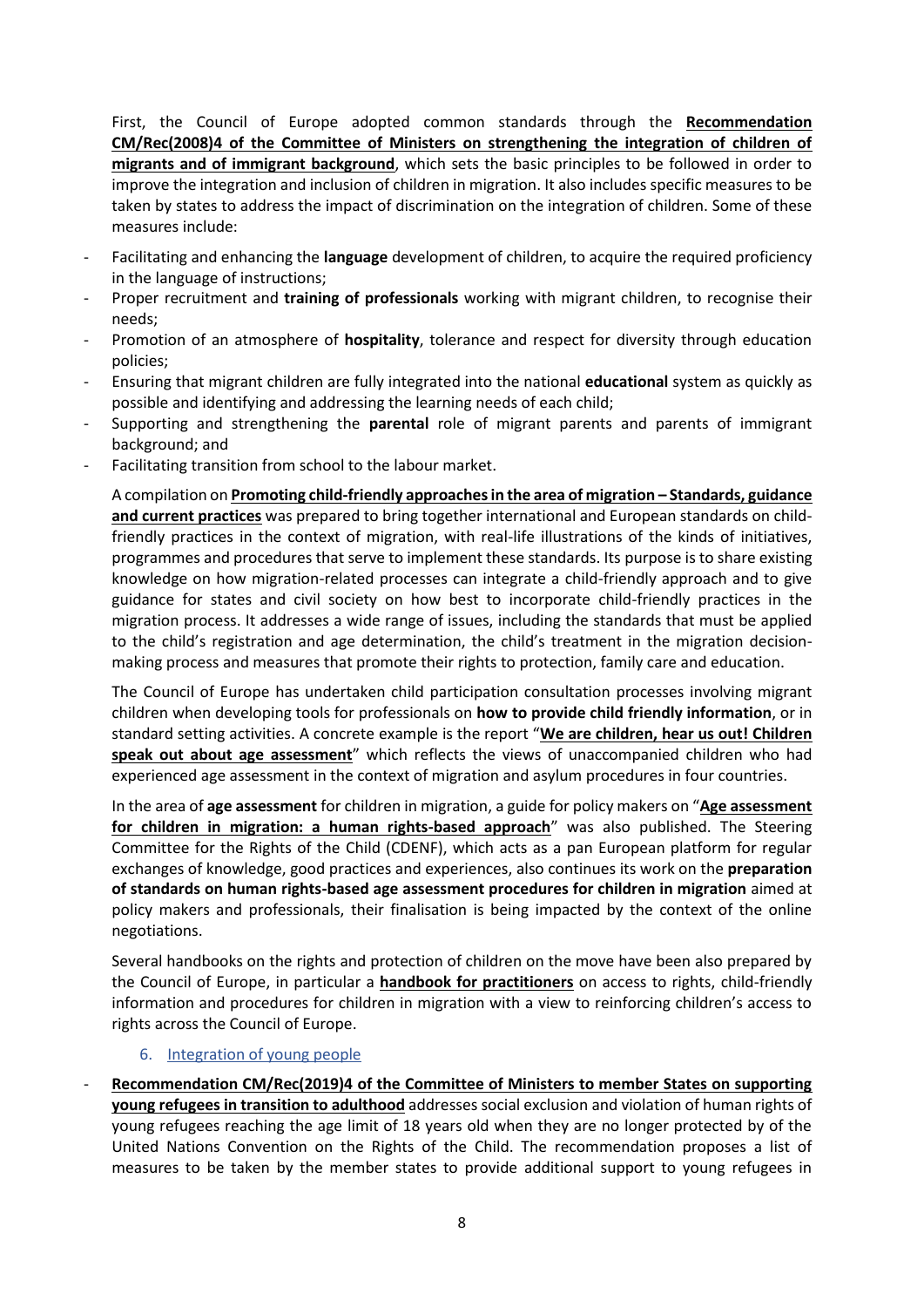transition to adulthood. It also emphasises the aim of youth policy in providing opportunities for all young people, without discrimination or preconditions and on an equal basis to participate fully in all aspects of society. Youth work and non-formal education play an essential role in building competences of active citizenship and participation which are crucial for social inclusion.

- **[Recommendation CM/Rec\(2015\)3 on Access of Young People from Disadvantaged Neighbourhoods](https://rm.coe.int/CoERMPublicCommonSearchServices/DisplayDCTMContent?documentId=090000168066671e)  [to Social Rights](https://rm.coe.int/CoERMPublicCommonSearchServices/DisplayDCTMContent?documentId=090000168066671e)**, proposes specific policies and measures to facilitate access for young people to social rights at local level and combating discrimination, exclusion and violence to which they are often exposed. Many of these young people are of migrant and refugee background. The principles of the recommendation could be the basis for youth work and action-driven projects in such neighbourhoods. Children and young people account for the majority of the populations of migrant background.
- Youth work and non-formal education for social inclusion : the youth sector of the Council of Europe has piloted and supported capacity-building of youth workers with migrant background and young refugees in developing local projects for social inclusion and access to rights – as in, for example, the project **[Youth.Together.](https://www.coe.int/fr/web/youth/-/evalutaion-seminar-youth-together-project-on-social-inclusion-of-refugees-and-through-youth-work)** The project on Social Inclusion of Young Refugees was developed with refugee and youth organisations in order to reduce the risks of social exclusion and violence to which young refugees, especially minors in transition to adulthood are exposed.
- **Human rights education and intercultural education**: Migrants and "hosting communities", especially children and young people, must have more opportunities to learn and experience human rights education and intercultural learning. These competences for democratic citizenship and respect for diversity are acknowledged as fundamental to create a positive approach to inclusion. The manuals **[Compass](https://www.coe.int/en/web/compass)** (on human rights education with young people) and the **[Education Pack All Different-All](https://www.coe.int/en/web/campaign-free-to-speak-safe-to-learn/-/all-different-all-equal-2016-education-pack)  [Equal](https://www.coe.int/en/web/campaign-free-to-speak-safe-to-learn/-/all-different-all-equal-2016-education-pack)** support youth workers and education professionals to combat discrimination, support inclusion of everyone and inculcate a culture of human rights. Both manuals can be the basis for education and training projects with partners at national and local level.

## III. Conventional and other standards on integration and inclusion

## 1. The European Convention of Human Rights and the Court's case law

Member States of the European Union are all signatory states of the European Convention of Human Rights (ECHR) and thus bound to the standards developed through the case-law of the Court in respect migrant's integration policies. These are mainly to be found in **articles 8 - the right to respect for private and family life and article 14 – prohibition of discrimination**.

**Right to respect private and family life** (article 8): even though the Convention does not stipulate the right of entry to a Council of Europe member state for immigrants' family members per se, the European Court of Human Rights (ECtHR) case law has provided protection when disproportionate restrictions in the context of **deportation**/expulsion result in a **break-up of family unity**, and in cases of **refusal of entry for the purposes of family reunification.**

Since the 2000 case Boultif v. Switzerland<sup>6</sup>, the European Court of Human Rights has developed a set of criteria when assessing such applications, some of which are linked to the **degree of integration of the individual** in the receiving state, in particular: the duration of the individual's stay; his/her family situation; and the difficulties that would be faced by the spouse in the country of origin, thus assessing the difficulty of the spouse's re-integration. Two additional factors were added by the Court on the

<sup>6</sup> *Boultif v. Switzerland*, Judgment of 5 October 2000, Application No. 54273/00.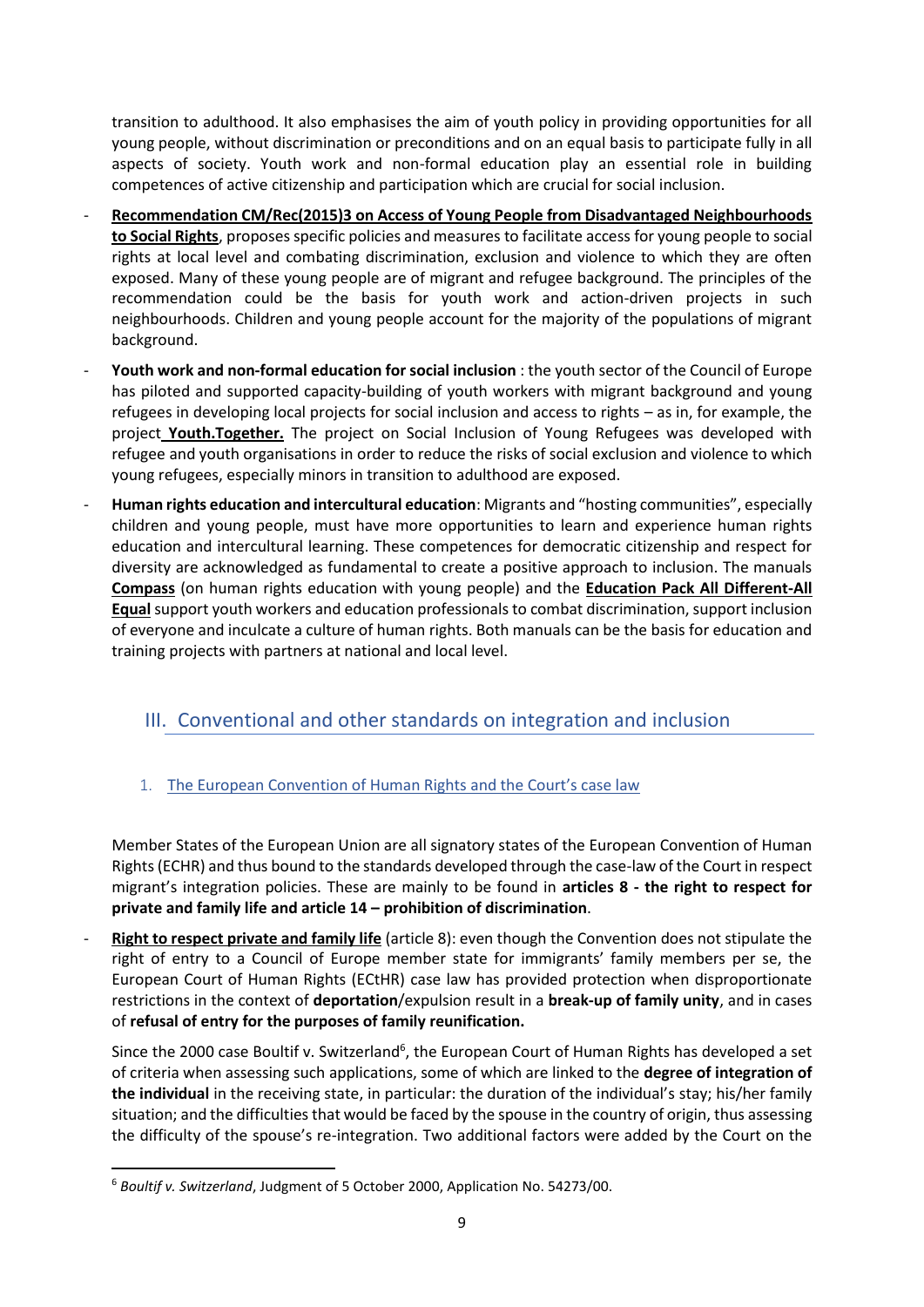basis of the 2005 Uner v.the Netherlands judgment<sup>7</sup> first, the best interests and well-being of the **children** with regard to difficulties that children are likely to encounter in a country to which the applicant is likely to be expelled; and second, the **solidity of social, cultural and family ties** with the host country and the country of destination, making **integration an express criterion** to be applied by the courts. The European Court of Human Rights considers a number of additional factors that are relevant to the integration of immigrants, such as: (attempts to gain) **acquisition of nationality**<sup>8</sup> links to the country of nationality<sup>9</sup>, language<sup>10</sup> and labour-market integration<sup>11</sup>.

**Prohibition of discrimination** (Article 14): this provision provides for protection from discrimination in the enjoyment of the rights and freedoms safeguarded by the Convention on any ground, such as sex, race, colour, language, religion, political or other opinion, national or social origin, association with a national minority, property, birth or other status. The issue of non-discrimination in relation to integration was crucial in Biao v. Denmark<sup>12</sup>, where the Court called on Denmark to support and provide evidence for **justification of the differential treatment** that would not amount to discrimination among nationals depending on national and ethnic origin. The Court's indirect discrimination case law has gone beyond an assessment of the specific circumstances of an applicant in a case of family formation. Increasingly, the **legitimacy of national migration policies** is scrutinised.

**Protection against hate crime** (Articles 2 and 3: Right to life and prohibition of torture): Cases of hate crime against migrants also contribute to some extent to integration of migrants in a society, the Court recalling the need to constantly reaffirm the condemnation by society of racism and ethnic hatred and to preserve the confidence of minorities in the ability of the authorities to protect them from the threat of racist violence $^{13}$ .

**Reception of asylum seekers** (Article 3): The ECtHR found under Article 3 ECHR that a state's responsibility may be engaged when a person totally dependent on public aid would be confronted with the indifference of the authorities and find himself in a situation of deprivation or need so serious that it would be incompatible with human dignity.<sup>14</sup> Although these cases concern asylum seekers and do not impose an obligation on State parties in terms of long-term integration in a society, they do underline the minimum threshold to be respected in terms of access to decent housing and reception facilities to asylum seekers, thus contributing to further inclusion of a society.

## 2. The European Social Charter and its interpretation by the European Committee of Social Rights

Complementary to the ECHR, the [European Social Charter](http://www.coe.int/en/web/conventions/full-list/-/conventions/treaty/035) and the case-law developed by the European Committee of Social Rights (ESCR) which assesses whether state parties are compliant, in both law and practice, with the provisions of the European Social Charter, also bounds all the EU

<sup>7</sup> *Üner v. the Netherlands*, Judgment of 5 July 2005, Application No. 46410/99.

<sup>8</sup> *Boughanemi v. France*, Judgment of 24 April 1996, Application No. 22070/93;

*Kaya v. Germany*, Judgement of 28 June 2007, Application No. 31753/02.

<sup>9</sup> *Baghli v. France*, Judgment of 30 November 1999, Application No. 34374/97;

*Üner v. Netherlands*, Judgment of 5 July 2005, Application No. 46410/99.

<sup>10</sup> *Kaya v. Germany*, Judgment of 28 June 2007, Application No. 31753/02;

*Beldjoudi v. France*, 13 July 1995, Application No. 19465/92.

<sup>11</sup> *Silvenko v. Latvia*, Judgment of 9 October 2003, Application No. 48321/99.

<sup>&</sup>lt;sup>12</sup> Biao v. Denmark (Grand Chamber), Judgment of 24 May 2016, Application No. 38590/10.

<sup>13</sup> Sakir v Greece, judgment of 24 March 2016 §§ 60-64,

Gjikondi and Others v. Greece, judgment of 21 December 2017, §§110-121

<sup>&</sup>lt;sup>14</sup> MSS v. Belgium and Greece, GC, judgment of 21 January 2011 §254 ff, N.H. and Others v France, judgment of 2 July 2020, §160 ff.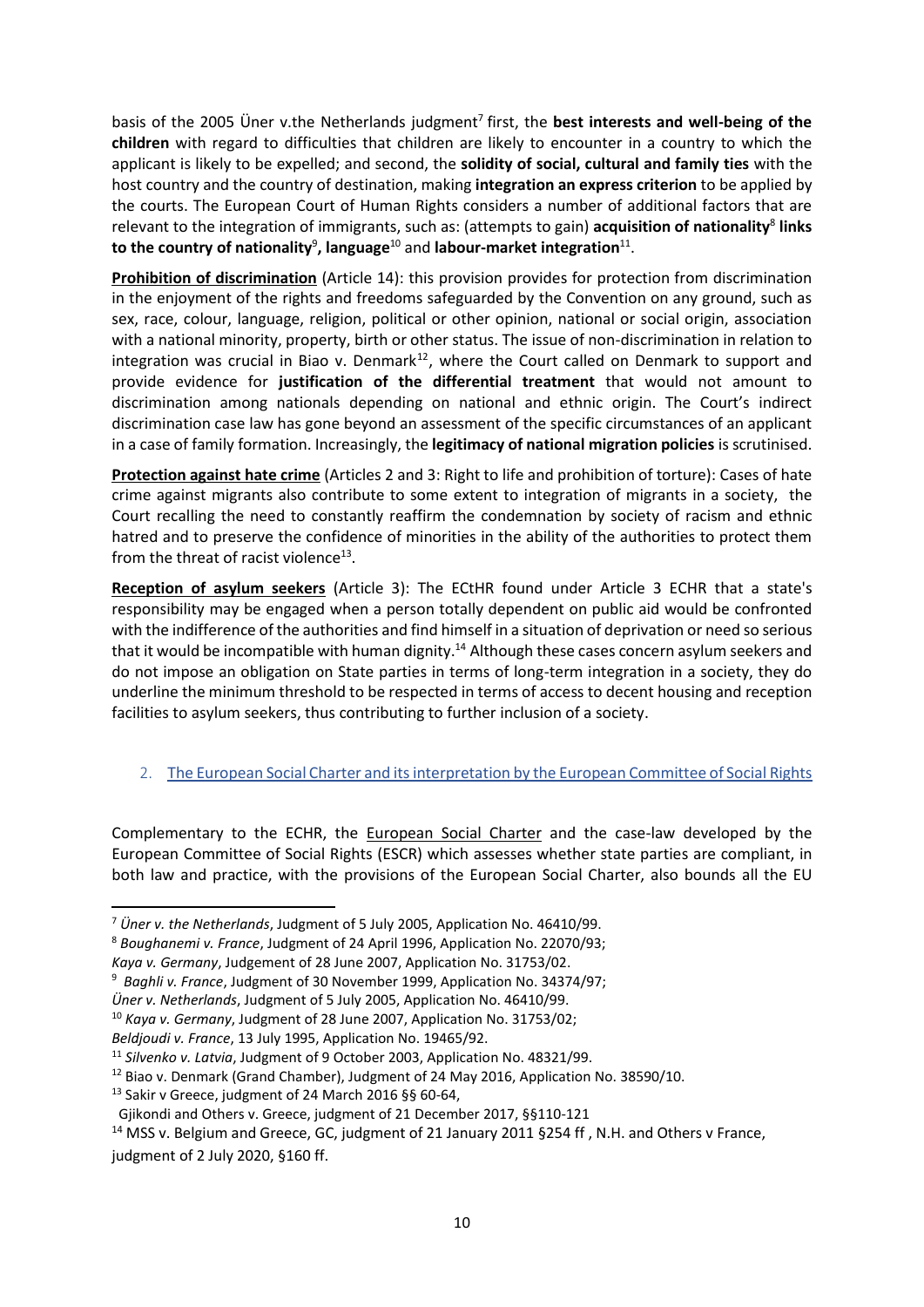member States. The **European social rights model** (and the European Social Charter) is a central factor in social justice, deep security and social and democratic sustainability of which **integration** and **social** inclusion are an integral part<sup>15</sup>. It increasingly **contributes to promoting the social rights of migrants and refugees, and therefore helps their integration and inclusion** in the societies of the CoE State parties, which are also members of the EU. In that context, EU institutions are encouraged to take full account of the standards and the country-specific findings in the framework of its own work and procedures including now in the Recovery and Resilience Plans, and when and as appropriate the European Semester.

The Charter guarantees the following rights to foreign nationals $16$ :

- **Right of migrant workers and their families to protection and assistance** (art 19): this provision specifically requires State parties to take positive measures to protect migrant workers. In its paragraph 6, the **right to family reunion** of lawfully residing migrants is protected. This right has been **extensively developed by the ESCR** while examining member countries' restrictions on family reunification. It namely found violations to the Charter where pre-departure or in-country integration requirements –such as mandatory language and civic integration tests abroad– for family members must be satisfied in order to be allowed to enter the country or to be granted a residence permit and when a waiting period of more than one year applied $17$ .
- Right to housing in Article 16 (housing of families), Article 19.4 (housing for migrant workers) and Article 31 (prevent homelessness, promote access to housing of an adequate standard and accessible to the poorest): The **right to shelter** is extended to all foreigners, even when non-lawful resident in order not to deprive them of their rights linked to life and dignity under the Charter.
- **Right to health and to social and medical assistance** (Article 11 and Article 13): implies access to health care by everyone without discrimination, and that healthcare must be effective and affordable to everyone, and that vulnerable groups at particularly high risk, such as homeless persons, and persons with an irregular migration status must be adequately protected.
- Right of children to social, legal and economic protection (Article 17): All children, including in an irregular situation and non-accompanied minors must have access to care and assistance, including medical assistance, appropriate accommodation and education. Particular attention is attached to children belonging to minorities and vulnerable groups, such as children seeking asylum, and refugees. The ECSR considers that that the detention of children on the basis of their immigration status or that of their parents' is contrary to the best interests of the child.
- Right to work and protection of migrant workers (Article 1 and 19): granted only to migrants lawfully resident and national of other contracting parties, the right to work ensures protection from discrimination, prohibition of slavery and forced labour and right to adequate work conditions. The protection of Article 19 covers only the migrant workers and their family members, nationals of other contracting parties, legally established in their territory. It covers right to immediate assistance, legal aid, information, equality as regards taxes, contributions, education, guarantees regarding deportation, education.

<sup>&</sup>lt;sup>15</sup> In this context, the Steering Committee for Human Rights (CDDH) called on EU institutions to prompt member states that have not yet done so to ratify the revised Charter and to accept as many of the Charter provisions as possible (because of the a la carte approach), preferably all, and the collective complaints procedure under the Charter. As similarly proposed by the CDDH, the European Commission (and other EU institutions) have been asked to examine and start taking the steps required for EU accession to the Charter.

 $16$  The protection of the Charter has been extended to irregularly staying foreigners when a fundamental right closely connected to human dignity is at stake.

<sup>&</sup>lt;sup>17</sup> European Committee of Social Rights, Conclusions XVIII-1 – Greece – Article 19-6, document number XVIII 1/def/GRC/19/6/EN, 2006.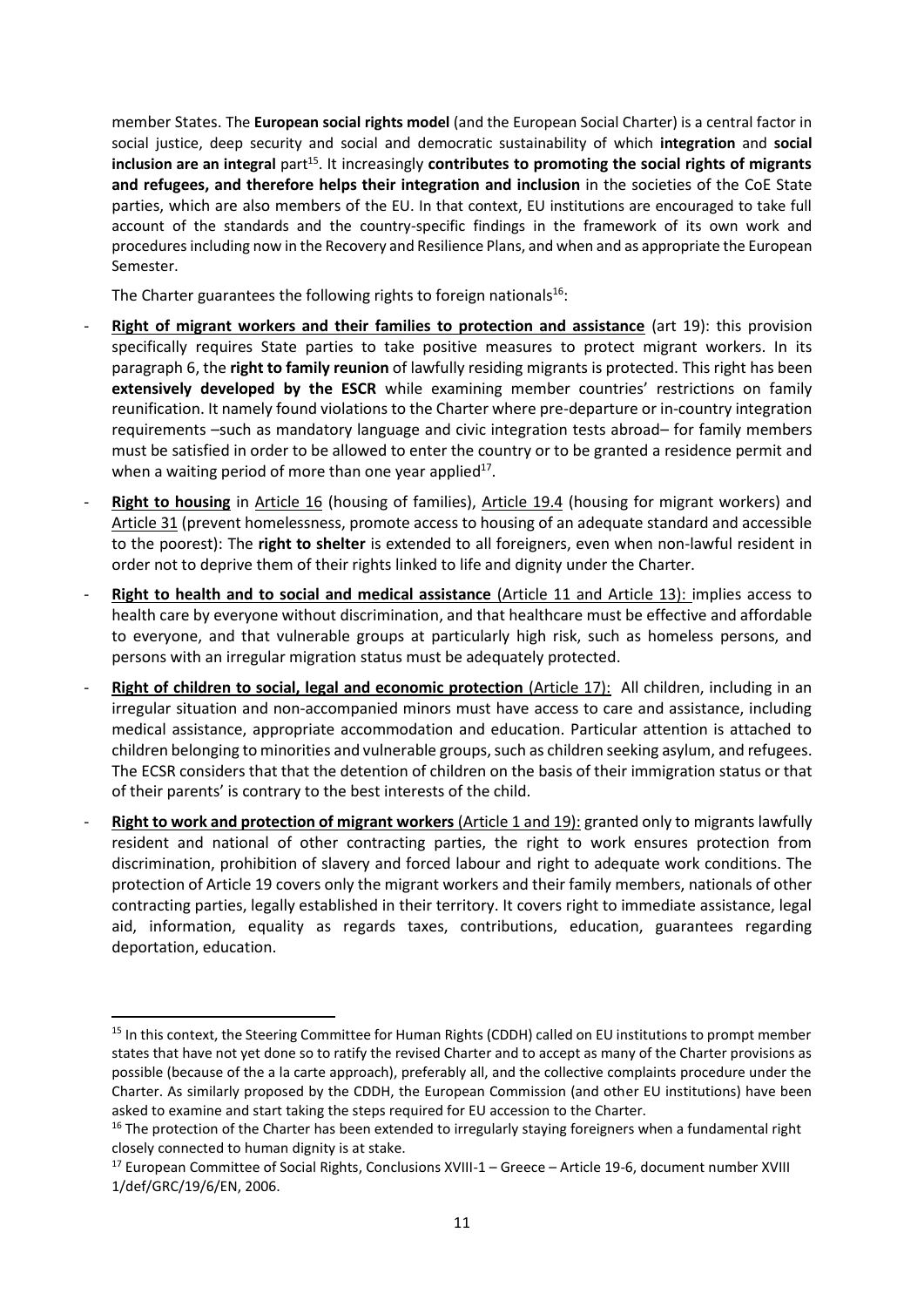#### 3. European Commission against Racism and Intolerance - ECRI

Over the last few decades, the European Commission against Racism and Intolerance (ECRI) has drafted and adopted 16 general policy recommendations (GPRs), in addition to its country-specific recommendations that can be found in its monitoring reports. In the drawing-up of its recommendations, ECRI takes due account of the case-law of the European Court of Human Rights and of the work of the European Committee of Social Rights. As regards integration and inclusion, there are several relevant GPRs, including notably GPR No. 16 on Safeguarding irregularly present migrants from discrimination, GPR No. 10 on Combatting racism and racial discrimination in and through school education and GPR No. 14 on Combatting racism and racial discrimination in employment. The GPRs are supplemented by concrete country-specific recommendations issued in ECRI monitoring reports.

GPR No. 16 on Safeguarding **[irregularly present migrants](https://www.coe.int/web/european-commission-against-racism-and-intolerance/recommendation-no.16)** from discrimination has been adopted in March 2016. One of the main underlying principles contained in GPR No. 16 is the need for States to set up so-called firewalls to allow social service providers, such as schools and hospitals, to receive irregular migrants without sharing their personal data with, or indeed revealing their presence on the territory of the State to immigration control and enforcement authorities. As regards education specifically, irregular migrant children should, according to ECRI, have access to pre-school, primary and secondary education on the same terms as nationals of the State concerned.

In its recent (sixth monitoring cycle, started in 2019) reports, ECRI has found positive examples of firewalls, such as legislation which allows schools, Kindergartens and nurseries to enrol irregularly present children without informing immigration control and enforcement authorities thereof. Further, there is a legal possibility for such irregularly present school children, who have resided and attended school in their host country without interruption for a certain number of years, to obtain a temporary residence permit for themselves, as well as for their parents.

In its fifth and sixth monitoring cycles, ECRI has furthermore examined legislation and practices related to integration and inclusion of **regularly present migrants**, including asylum seekers. It has made specific recommendations on the drawing-up, updating and evaluation of national integration action plans or programmes. This may concern the need for measurable targets, clear timelines and adequate funding. In the area of education, this may relate to measures aimed at increasing the share of children with migration backgrounds that attend pre-school education. In order to achieve a better participation in public life, ECRI has also recommended that integration courses for migrants do not only meet their language learning needs, but also include the promotion cultural diversity. In the field of employment, ECRI has recommended that where necessary the authorities, in cooperation with employer and employee organisations, conduct a needs analysis in sectors with a high workforce shortage and develop tailored apprenticeship programmes in these areas for all migrants, including asylum seekers.

ECRI's monitoring has shown that some countries have been quite successful in integrating refugees and other persons with a migrant background in their workforce, in some instances reaching a rate of 10% of public sector employees having a migrant background, with the share reaching over 30 % in some sectors, such as municipal police forces. Having a functioning system for recognition of foreign diploma is another contributing factor for achieving good employment rates among migrants.

- 4. List of Key Council of Europe standards related to migrant rights and integration
- [European Convention on Human Rights](https://www.echr.coe.int/Documents/Convention_ENG.pdf)
- [European Social Charter](https://www.coe.int/en/web/european-social-charter)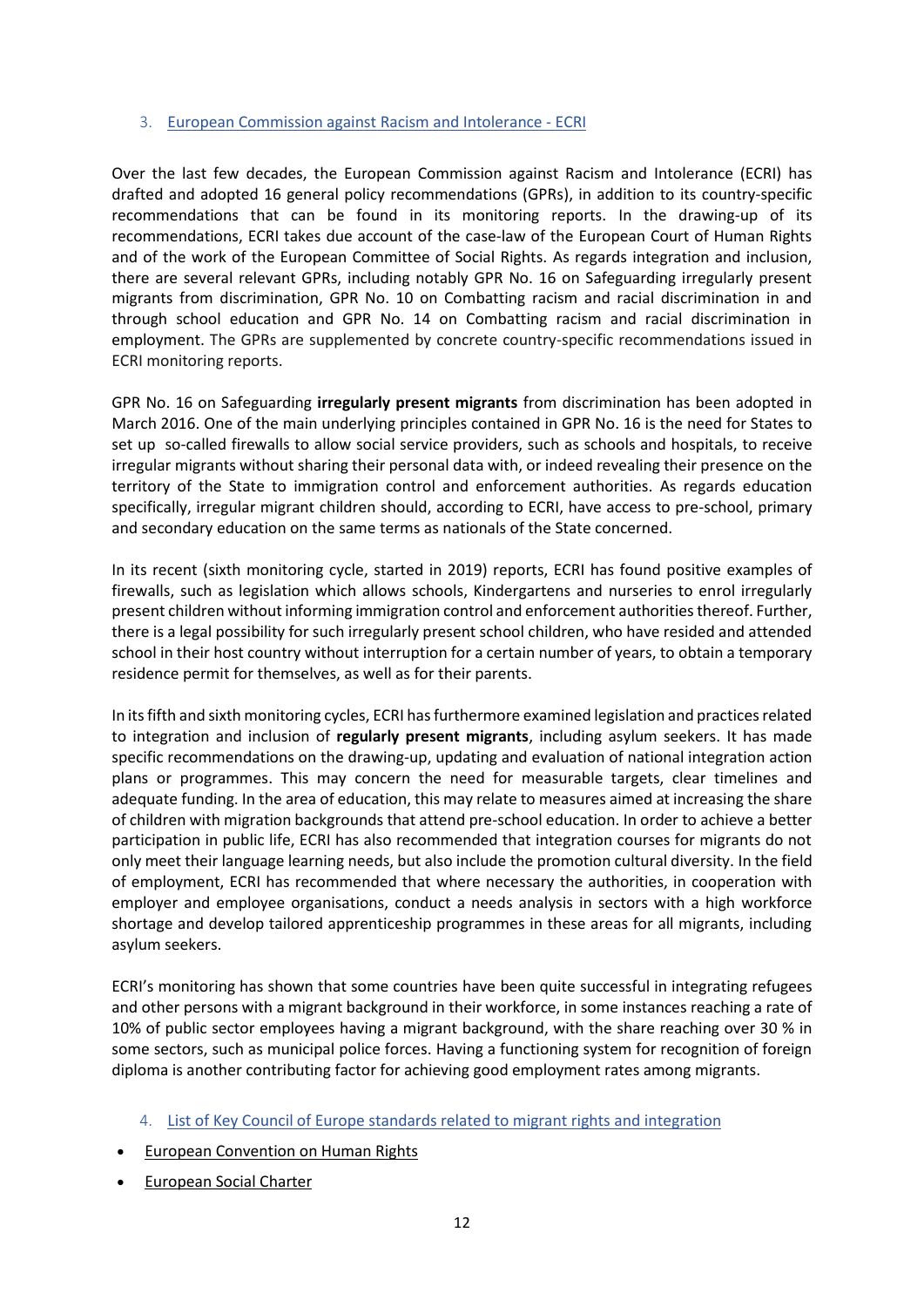- [ECRI General Policy Recommendation No.](https://rm.coe.int/ecri-general-policy-recommendation-no-16-on-safeguarding-irregularly-p/16808b5b0b) 16 on [Safeguarding irregularly present migrants from](https://www.coe.int/web/european-commission-against-racism-and-intolerance/recommendation-no.16)  [discrimination](https://www.coe.int/web/european-commission-against-racism-and-intolerance/recommendation-no.16) ;
- [Council of Europe Convention on preventing and combating violence against women and](https://rm.coe.int/168008482e)  [domestic violence \(Istanbul Convention\);](https://rm.coe.int/168008482e)
- [Council of Europe Convention on the Protection of Children against Sexual Exploitation and](https://ec.europa.eu/anti-trafficking/legislation-and-case-law-international-legislation-council-europe/council-europe-convention_en)  [Sexual Abuse;](https://ec.europa.eu/anti-trafficking/legislation-and-case-law-international-legislation-council-europe/council-europe-convention_en)
- Promoting child-friendly approaches in the area of migration Standards, guidance and current [practices](https://edoc.coe.int/en/refugees/8047-promoting-child-friendly-approaches-in-the-area-of-migration-standards-guidance-and-current-practices.html)
- Recommendation CM/Rec(2019)4 of the Committee of Ministers to member States on supporting young refugees in transition to adulthood (adopted on 24 April 2019)
- [Recommendation CM/Rec\(2019\)11 of the Committee of Ministers to member states on effective](https://rm.coe.int/cm-rec-2019-11-guardianship-en/16809ccfe2)  [guardianship for unaccompanied and separated children in the context of migration](https://rm.coe.int/cm-rec-2019-11-guardianship-en/16809ccfe2)
- [Recommendation CM/Rec\(2018\)4 of the Committee of Ministers to member States on the](https://search.coe.int/cm/pages/result_details.aspx?objectid=09000016807954c3)  [participation of citizens in local public life](https://search.coe.int/cm/pages/result_details.aspx?objectid=09000016807954c3) (adopted on 21 March 2018)
- [Guidelines of the Committee of Ministers to member States on the protection and promotion of](https://search.coe.int/cm/Pages/result_details.aspx?ObjectID=09000016805c19bd)  [Human rights in culturally diverse societies](https://search.coe.int/cm/Pages/result_details.aspx?ObjectID=09000016805c19bd) (adopted on 2 March 2016)
- [Recommendation CM/Rec\(2015\)1 of the Committee of Ministers to member States on](https://wcd.coe.int/ViewDoc.jsp?id=2282331&Site=COE&BackColorInternet=C3C3C3&BackColorIntranet=EDB021&BackColorLogged=F5D383)  [intercultural integration](https://wcd.coe.int/ViewDoc.jsp?id=2282331&Site=COE&BackColorInternet=C3C3C3&BackColorIntranet=EDB021&BackColorLogged=F5D383)
- [Recommendation CM/Rec\(2011\)2 of the Committee of Ministers on validating migrants' skills](https://wcd.coe.int/ViewDoc.jsp?id=1734833&Site=COE&BackColorInternet=C3C3C3&BackColorIntranet=EDB021&BackColorLogged=F5D383)
- [Recommendation CM/Rec\(2011\)1 of the Committee of Ministers on interaction between](https://wcd.coe.int/ViewDoc.jsp?id=1734809&Site=COE&BackColorInternet=C3C3C3&BackColorIntranet=EDB021&BackColorLogged=F5D383)  [migrants and receiving societies](https://wcd.coe.int/ViewDoc.jsp?id=1734809&Site=COE&BackColorInternet=C3C3C3&BackColorIntranet=EDB021&BackColorLogged=F5D383)
- [Recommendation CM/Rec\(2008\)10 of the Committee of Ministers on improving access of](https://wcd.coe.int/ViewDoc.jsp?id=1323453&Site=COE&BackColorInternet=C3C3C3&BackColorIntranet=EDB021&BackColorLogged=F5D383)  [migrants and persons of immigrant background to employment](https://wcd.coe.int/ViewDoc.jsp?id=1323453&Site=COE&BackColorInternet=C3C3C3&BackColorIntranet=EDB021&BackColorLogged=F5D383)
- Recommendation CM/Rec(2008)4 of the Committee of Ministers on strengthening the [integration of children of migrants](https://wcd.coe.int/ViewDoc.jsp?id=1253467&Site=COE&BackColorInternet=C3C3C3&BackColorIntranet=EDB021&BackColorLogged=F5D383) and of immigrant background
- [Recommendation CM/Rec\(2007\)10 of the Committee of Ministers to member states on co](https://wcd.coe.int/ViewDoc.jsp?id=1164833&Site=COE&BackColorInternet=C3C3C3&BackColorIntranet=EDB021&BackColorLogged=F5D383)[development and migrants working for development in their countries of origin](https://wcd.coe.int/ViewDoc.jsp?id=1164833&Site=COE&BackColorInternet=C3C3C3&BackColorIntranet=EDB021&BackColorLogged=F5D383)
- [Recommendation CM/Rec\(2007\)9 of the Committee of Ministers to member states on life](https://www.coe.int/t/dg3/migration/archives/Source/Recommendations/Recommendation%20CM%20Rec_2007_9_en.pdf)  [projects for unaccompanied migrant minors](https://www.coe.int/t/dg3/migration/archives/Source/Recommendations/Recommendation%20CM%20Rec_2007_9_en.pdf)
- [Recommendation CM/Rec\(2007\)2 of the Committee of Ministers on media pluralism and](https://wcd.coe.int/ViewDoc.jsp?id=1089699&Site=COE&BackColorInternet=C3C3C3&BackColorIntranet=EDB021&BackColorLogged=F5D383)  [diversity of media content](https://wcd.coe.int/ViewDoc.jsp?id=1089699&Site=COE&BackColorInternet=C3C3C3&BackColorIntranet=EDB021&BackColorLogged=F5D383)
- [Recommendation \(2006\)18 of the Committee of Ministers of the Council of Europe on health](https://wcd.coe.int/ViewDoc.jsp?id=1062769&Site=COE&BackColorInternet=C3C3C3&BackColorIntranet=EDB021&BackColorLogged=F5D383)  [services in a multicultural society](https://wcd.coe.int/ViewDoc.jsp?id=1062769&Site=COE&BackColorInternet=C3C3C3&BackColorIntranet=EDB021&BackColorLogged=F5D383)
- [Recommendation Rec\(2006\)9 of the Committee of Ministers to member states on the admission,](https://wcd.coe.int/ViewDoc.jsp?id=1019671&Site=COE&BackColorInternet=C3C3C3&BackColorIntranet=EDB021&BackColorLogged=F5D383)  [rights and obligations of migrant students and co-operation with countries of origin](https://wcd.coe.int/ViewDoc.jsp?id=1019671&Site=COE&BackColorInternet=C3C3C3&BackColorIntranet=EDB021&BackColorLogged=F5D383)
- [Recommendation Rec\(2004\)2 of the Committee of Ministers to member states on the access of](https://wcd.coe.int/ViewDoc.jsp?id=132851&Site=COE&BackColorInternet=C3C3C3&BackColorIntranet=EDB021&BackColorLogged=F5D383)  [non-nationals to employment in the public sector](https://wcd.coe.int/ViewDoc.jsp?id=132851&Site=COE&BackColorInternet=C3C3C3&BackColorIntranet=EDB021&BackColorLogged=F5D383)
- [Recommendation of the Committee of Ministers to member States concerning women migrants](https://rm.coe.int/native/0900001680506f32)
- [Common European Framework of Reference for Languages \(CEFR\),](https://www.coe.int/en/web/common-european-framework-reference-languages) Council of Europe 2001
- [Common European Framework of Reference for Languages: Learning, teaching, assessment -](https://www.coe.int/en/web/education/-/common-european-framework-of-reference-for-languages-learning-teaching-assessment-companion-volume) [Companion Volume,](https://www.coe.int/en/web/education/-/common-european-framework-of-reference-for-languages-learning-teaching-assessment-companion-volume) Council of Europe 2020